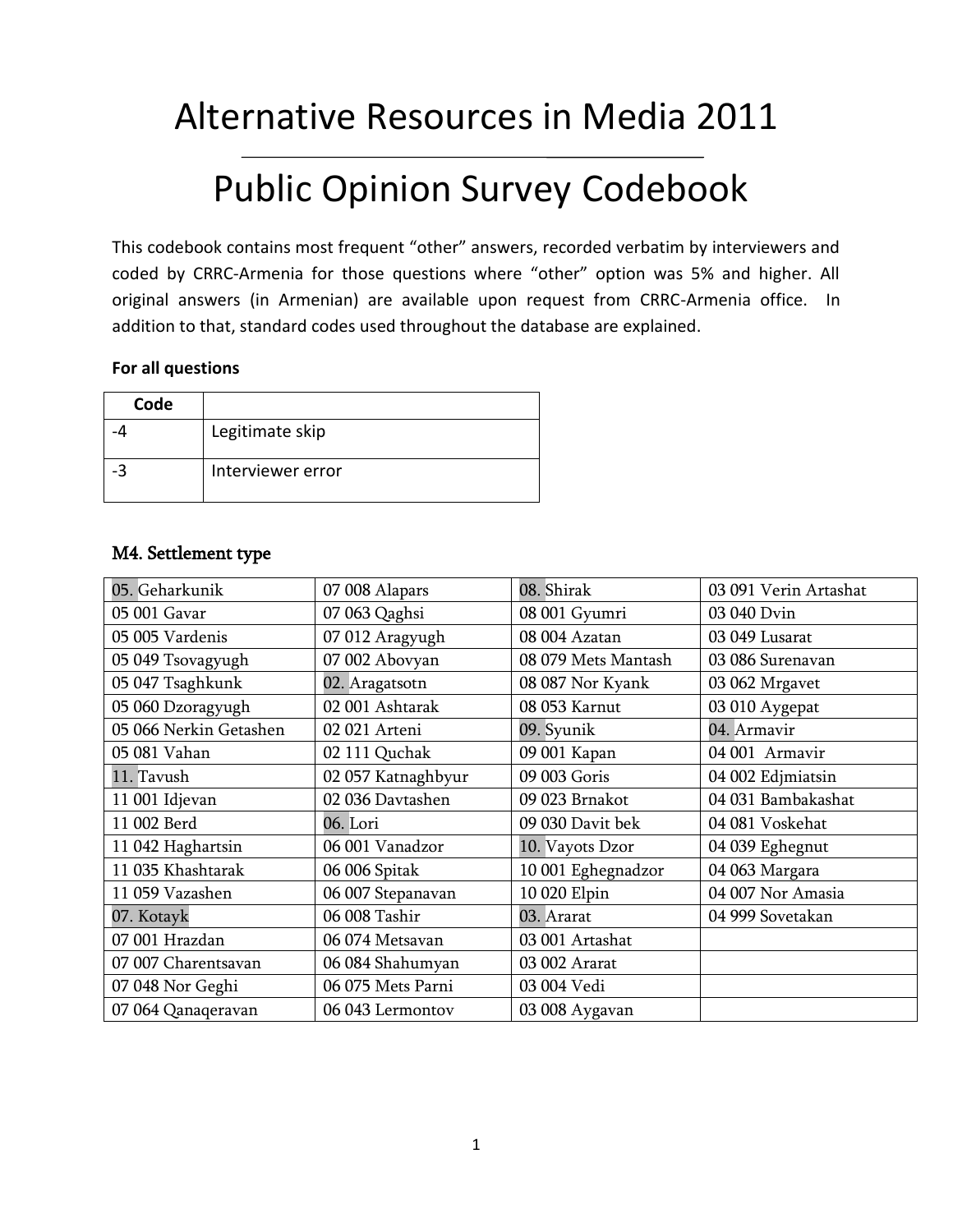## **B4. Which TV channels do you receive in your house and how frequently do you watch programs on these TV channels?**

| Code | ΤV                     |
|------|------------------------|
| 24   | Entertainment          |
| 25   | Information/Analytical |
| 26   | "Gala"                 |
| 27   | "Tsayg"                |
| 28   | "NTV"                  |

## **B13. Which radio stations do you receive in your house and how frequently do you listen to them?**

| Code | Radio   |
|------|---------|
| ົາດ  | "Shant" |

#### **D4. If you don't buy newspapers yourself, how do you get your newspapers?**

| Code |                   |
|------|-------------------|
|      | Read at workplace |

### **D6. How often do you read those newspapers?**

| Code | <b>Newspaper</b> |
|------|------------------|
| 23   | Entertainment    |
| 24   | "Hingshabti"     |
| 25   | Social-political |

#### **D10. Why don't you read newspapers?**

| Code |                                      |
|------|--------------------------------------|
|      | Don't like to read newspapers        |
|      | Not interested in reading newspapers |
|      | Sight problems                       |
| 10   | Sickness/old age                     |
| 11   | <b>Illiterate</b>                    |